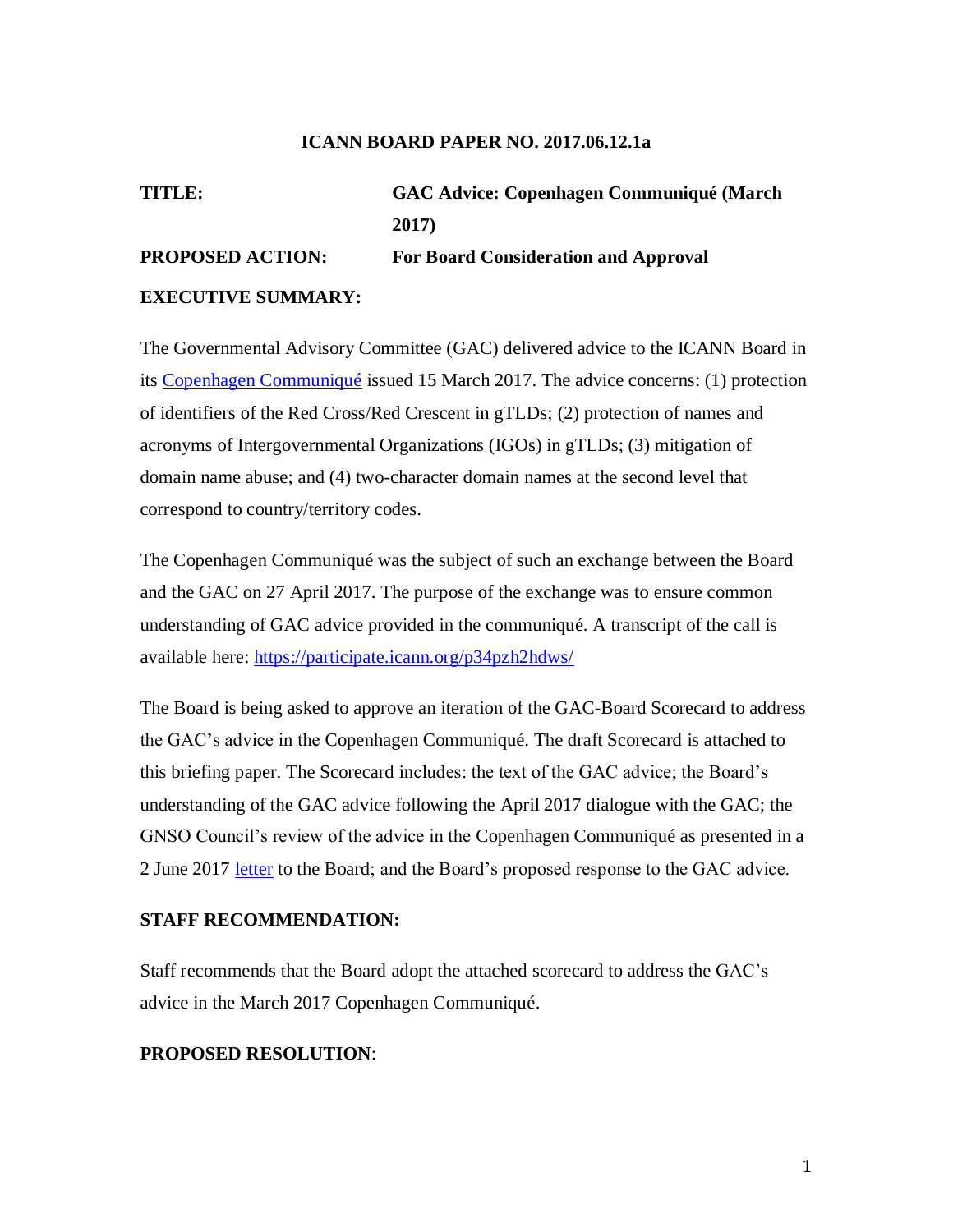Whereas, the Governmental Advisory Committee (GAC) met during the ICANN58 meeting in Copenhagen, Denmark and issued advice to the ICANN Board in a [communiqué](https://www.icann.org/en/system/files/correspondence/gac-to-icann-15mar17-en.pdf) on 15 March 2017 ("Copenhagen Communiqué").

Whereas, the Copenhagen Communiqué was the subject of an [exchange](https://participate.icann.org/p34pzh2hdws/) between the Board and the GAC on 27 April 2017.

Whereas, in a 25 April 2017 [letter,](https://www.icann.org/en/system/files/correspondence/bladel-et-al-to-crocker-25apr17-en.pdf) the GNSO Council provided its draft feedback to the Board concerning advice in the Copenhagen Communiqué relevant to generic top-level domains to inform the Board and the community of gTLD policy activities that may relate to advice provided by the GAC. The comments were formally adopted by the GNSO on 18 May 2017 and provided to the Board in a 2 June 2017 [letter.](https://www.icann.org/en/system/files/correspondence/bladel-et-al-to-crocker-02jun17-en.pdf)

Whereas, the Board developed an iteration of the scorecard to respond to the GAC's advice in the Copenhagen Communiqué, taking into account the exchange between the Board and the GAC and the information provided by the GNSO Council.

Resolved (2017.06.12.01), the Board adopts the scorecard titled "GAC Advice – Copenhagen Communiqué: Actions and Updates (12 June 2017)" **[INSERT LINK TO FINAL GAC ADVICE SCORECARD ADOPTED BY BOARD]** in response to items of GAC advice in the Copenhagen Communiqué.

#### **PROPOSED RATIONALE:**

Article 12, Section 12.2(a)(ix) of the ICANN Bylaws permits the GAC to "put issues to the Board directly, either by way of comment or prior advice, or by way of specifically recommending action or new policy development or revision to existing policies." In its Copenhagen Communiqué (15 March 2017), the GAC issued advice to the Board on various matters including: (1) protection of identifiers of the Red Cross/Red Crescent in gTLDs; (2) protection of names and acronyms of Intergovernmental Organizations (IGOs) in gTLDs; (3) mitigation of domain name abuse; and (4) two-character domain names at the second level that correspond to country/territory codes. The ICANN Bylaws require the Board to take into account the GAC's advice on public policy matters in the formulation and adoption of the polices. If the Board decides to take an action that is not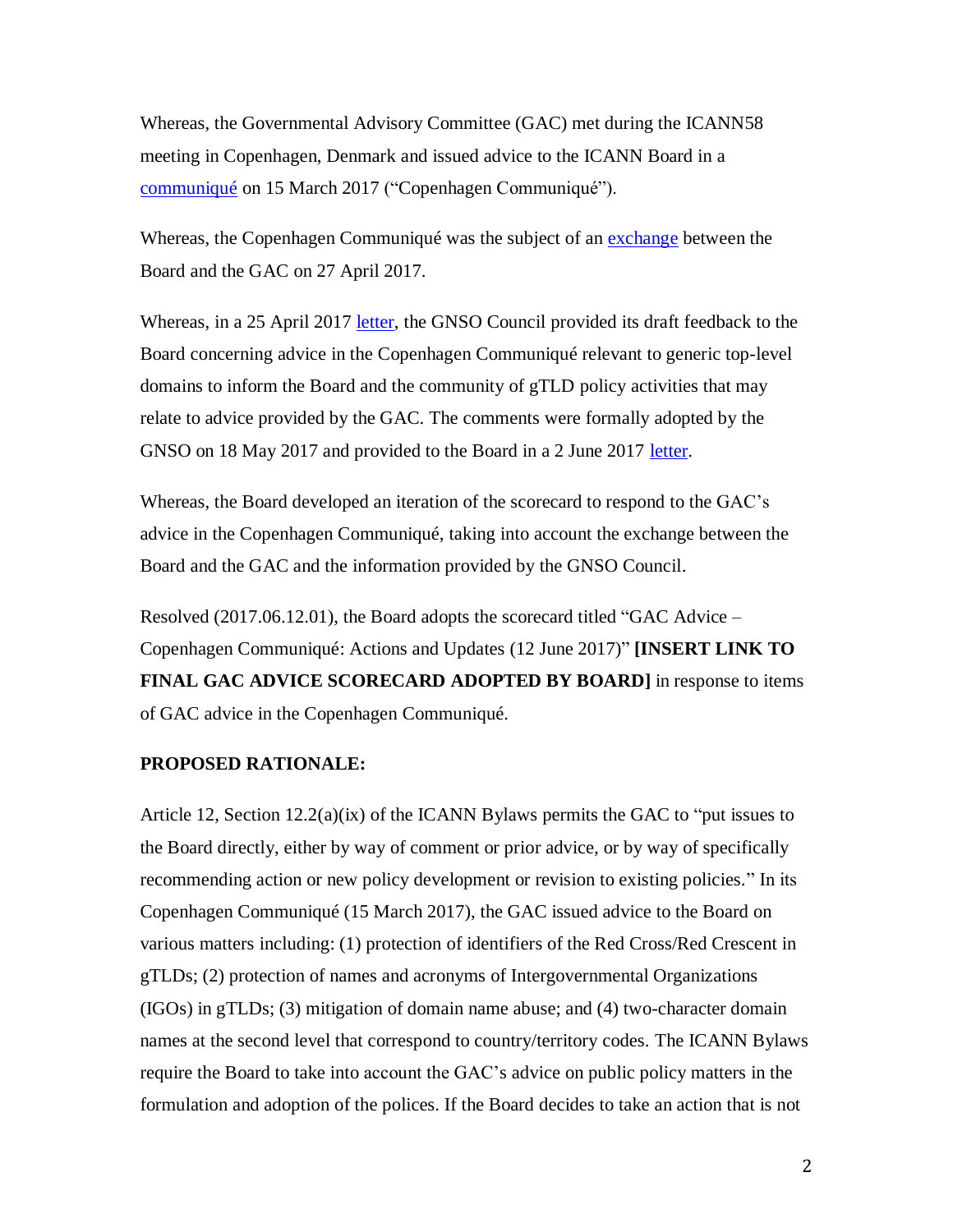consistent with the GAC advice, it must inform the GAC and state the reasons why it decided not to follow the advice. Any GAC advice approved by a full consensus of the GAC (as defined in the Bylaws) may only be rejected by a vote of no less than 60% of the Board, and the GAC and the Board will then try, in good faith and in a timely and efficient manner, to find a mutually acceptable solution.

At this time, the Board is taking action to address the advice from the GAC in the Copenhagen Communiqué. The Board's actions are described in scorecard dated 12 June 2017 **[INSERT LINK TO FINAL GAC ADVICE SCORECARD ADOPTED BY THE BOARD]**.

In adopting its response to the GAC advice in the Copenhagen Communiqué, the Board reviewed various materials, including, but not limited to, the following materials and documents:

- Copenhagen Communiqué (15 March 2017): [https://www.icann.org/en/system/files/correspondence/gac-to-icann-15mar17](https://www.icann.org/en/system/files/correspondence/gac-to-icann-15mar17-en.pdf) [en.pdf](https://www.icann.org/en/system/files/correspondence/gac-to-icann-15mar17-en.pdf)
- The GNSO Council's review of the advice in the Copenhagen Communiqué as presented in 15 April 2017 and 2 June 2017 letters to the Board: [https://www.icann.org/en/system/files/correspondence/bladel-et-al-to-crocker-](https://www.icann.org/en/system/files/correspondence/bladel-et-al-to-crocker-25apr17-en.pdf)[25apr17-en.pdf](https://www.icann.org/en/system/files/correspondence/bladel-et-al-to-crocker-25apr17-en.pdf)

[https://www.icann.org/en/system/files/correspondence/bladel-et-al-to-crocker-](https://www.icann.org/en/system/files/correspondence/bladel-et-al-to-crocker-02jun17-en.pdf)[02jun17-en.pdf](https://www.icann.org/en/system/files/correspondence/bladel-et-al-to-crocker-02jun17-en.pdf)

The adoption of the GAC advice as provided in the scorecard will have a positive impact on the community because it will assist with resolving the advice from the GAC concerning gTLDs and other matters. There are no foreseen fiscal impacts associated with the adoption of this resolution. Approval of the resolution will not impact security, stability or resiliency issues relating to the DNS. This is an Organizational Administrative function that does not require public comment.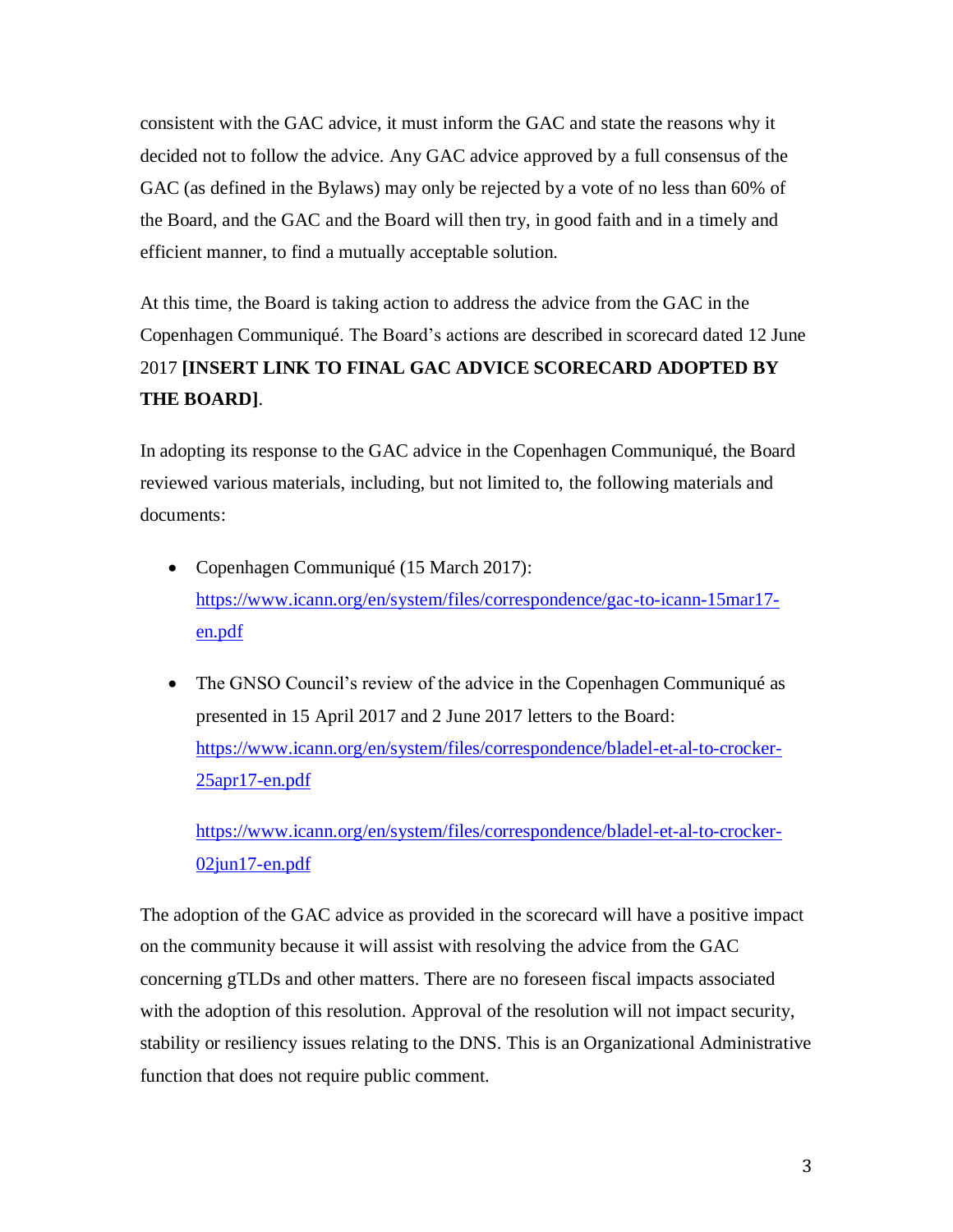# **Signature Block:**

Submitted by: Christine Willett/ David Olive Position: Vice President, gTLD Operations Senior Vice President, Policy Development Support Date Noted: 2 June 2017 Email: [christine.willett@icann.org](mailto:christine.willett@icann.org)

[david.olive@icann.org](mailto:david.olive@icann.org)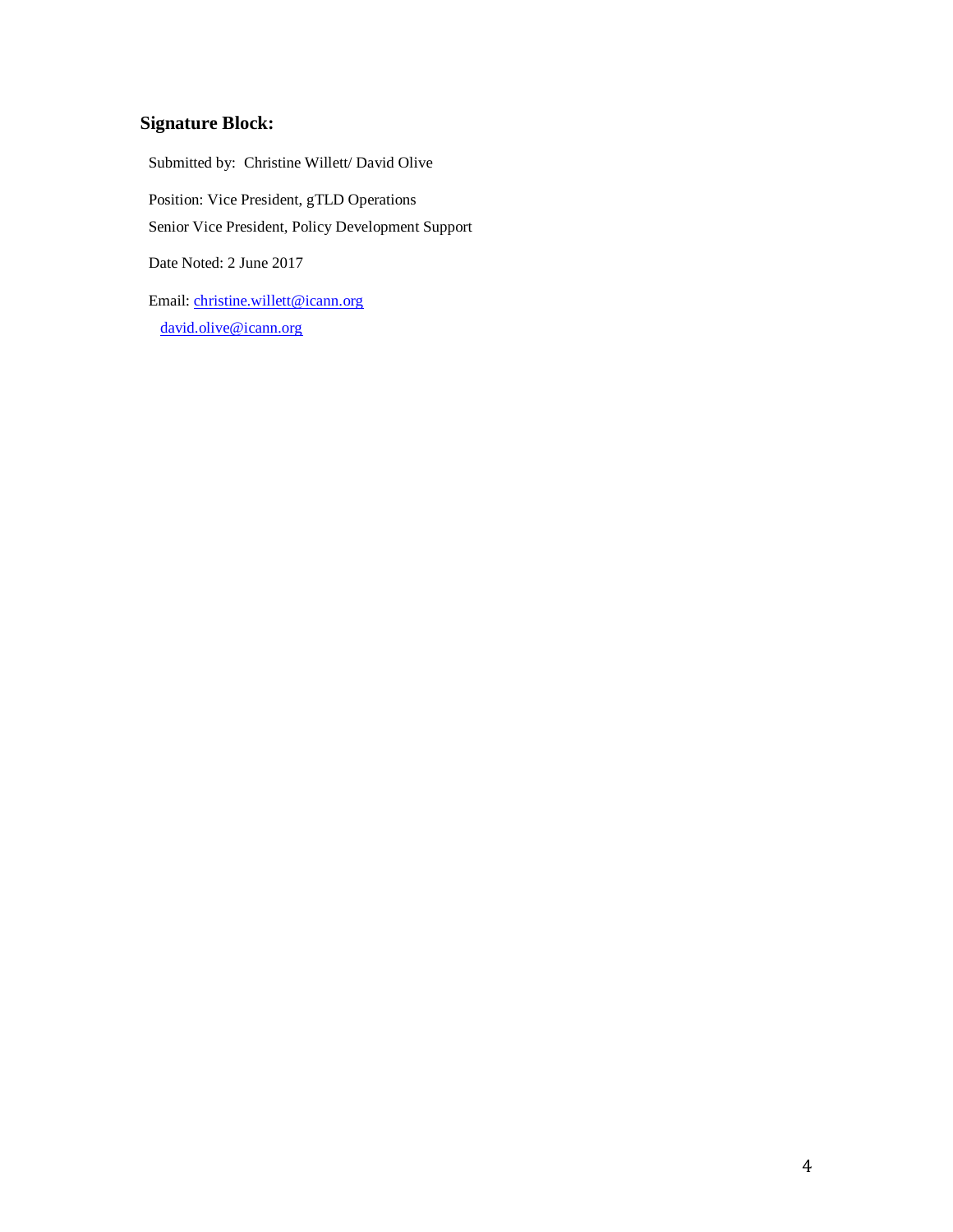## **GAC Advice – Copenhagen Communiqué: Actions and Updates (12 June 2017)** *DRAFT Version 5.2 Updated 8 June 2017*

| <b>GAC Advice</b> | <b>Advice Text</b>       | <b>Board Understanding</b>      | <b>GNSO Review of Copenhagen</b>      | <b>DRAFT Board Response</b>            |
|-------------------|--------------------------|---------------------------------|---------------------------------------|----------------------------------------|
| Item              |                          | <b>Following Board-GAC Call</b> | Communiqué                            |                                        |
|                   |                          |                                 | <b>NOTE: These are draft comments</b> |                                        |
|                   |                          |                                 | submitted by the GNSO on 25           |                                        |
|                   |                          |                                 | <b>April 2017.</b>                    |                                        |
|                   |                          |                                 | (Scorecard development use only)      |                                        |
| §1.a.1,           | The GAC advises the      | The Board understands           | The GNSO Council discussed the        | The Board accepts this advice          |
| Protection of     | <b>ICANN Board to:</b>   | that the GAC wishes that        | Board's request to consider           | and has requested that the             |
| the Red Cross     |                          | the Board request that the      | possible modifications to the         | <b>GNSO Council consider</b>           |
| and Red           | I. Request the GNSO      | GNSO reexamine its 2013         | GNSO policy relating to a limited     | possible modifications to its          |
| Crescent          | without delay to re-     | recommendations relating        | list of Red Cross National Society    | 2013 recommendations                   |
| designations      | examine its 2013         | to the protections of the       | and international movement            | relating to the protections of         |
| and identifiers   | recommendations          | <b>Red Cross and Red</b>        | names, in accordance with the         | <b>Red Cross and Red Crescent</b>      |
|                   | pertaining to the        | Crescent names and              | GNSO's process as outlined in the     | names and identifiers                  |
|                   | protections of Red Cross | identifiers identified as       | <b>GNSO Policy Development</b>        | identified as "Scope 2                 |
|                   | and Red Crescent names   | "Scope 2 Identifiers" within    | Process Manual, at its meeting        | Identifiers" within the GNSO           |
|                   | and identifiers (defined | the GNSO "Final Report on       | on 20 April 2017. A motion to         | "Final Report on Protection            |
|                   | as "Scope 2" names in    | Protection of IGO and INGO      | invoke this extraordinary process     | of IGO and INGO Identifiers            |
|                   | the GNSO process) which  | Identifiers in All gTLDs        | was subsequently passed via           | in All gTLDs Policy                    |
|                   | were inconsistent with   | <b>Policy Development</b>       | electronic ballot.                    | Development Process." <sup>2</sup> The |
|                   | GAC Advice.              | Process."1                      |                                       | Board will continue to                 |
|                   |                          |                                 |                                       | engage with the GAC and the            |
|                   |                          |                                 |                                       | GNSO on this topic, and                |
|                   |                          |                                 |                                       | provide any guidance that it           |
|                   |                          |                                 |                                       | believes appropriate while             |

<sup>1</sup> ICANN Generic Names Support Organization. 10 November 2013. "Final Report on Protection of IGO and

 $\overline{\phantom{0}}$ 

INGO Identifiers in All gTLDs Policy Development Process." Retrieved from:

<https://gnso.icann.org/en/issues/igo-ingo-final-10nov13-en.pdf>

<sup>&</sup>lt;sup>2</sup> ICANN. 16 March 2017. Adopted Board Resolutions | Regular Meeting of the ICANN Board. "Protections for

Red Cross/Red Crescent Movement Identifiers in gTLDs." Retrieved from:

<https://www.icann.org/resources/board-material/resolutions-2017-03-16-en#2.e.i>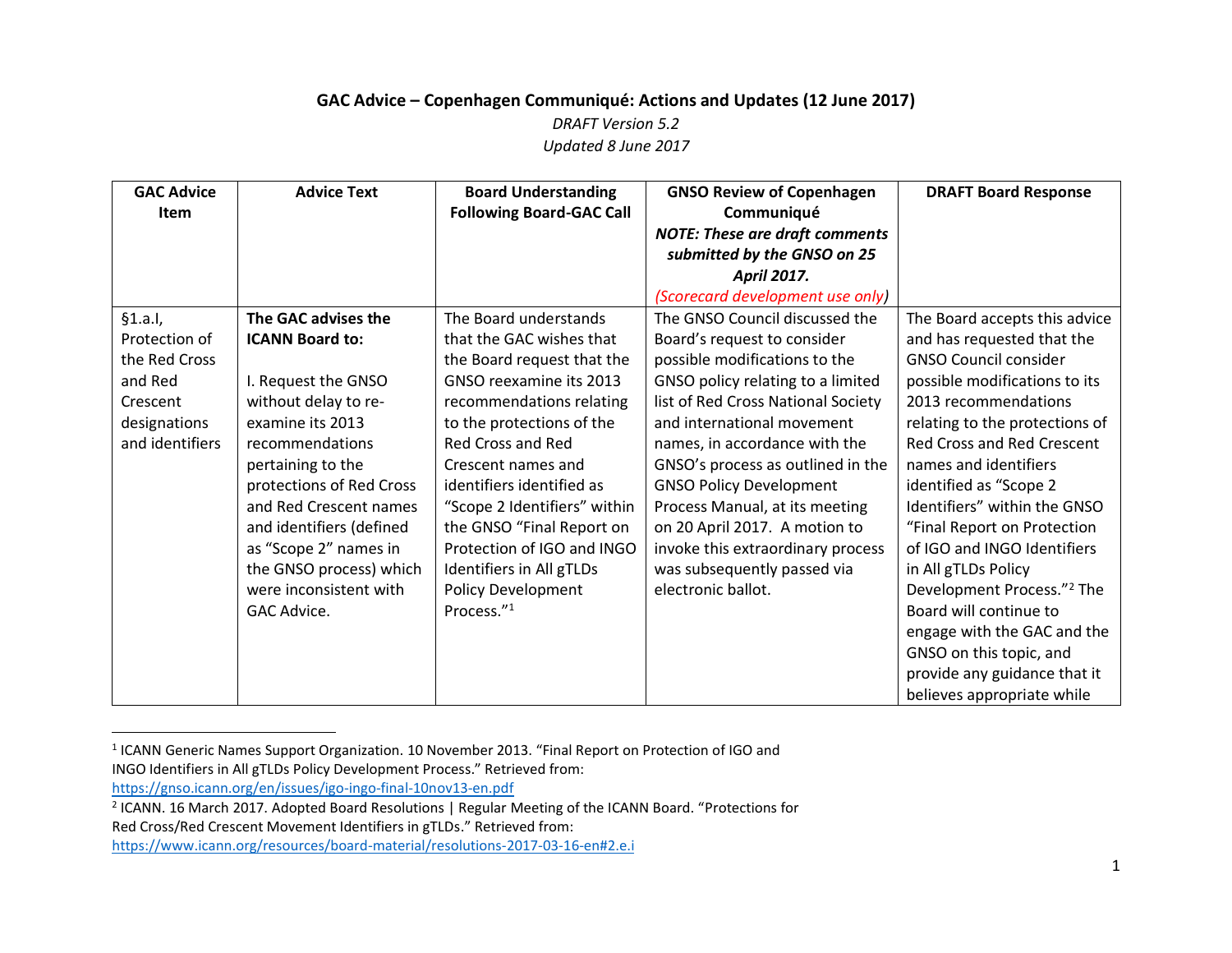| <b>GAC Advice</b> | <b>Advice Text</b>          | <b>Board Understanding</b>      | <b>GNSO Review of Copenhagen</b>      | <b>DRAFT Board Response</b>        |
|-------------------|-----------------------------|---------------------------------|---------------------------------------|------------------------------------|
| Item              |                             | <b>Following Board-GAC Call</b> | Communiqué                            |                                    |
|                   |                             |                                 | <b>NOTE: These are draft comments</b> |                                    |
|                   |                             |                                 | submitted by the GNSO on 25           |                                    |
|                   |                             |                                 | <b>April 2017.</b>                    |                                    |
|                   |                             |                                 | (Scorecard development use only)      |                                    |
|                   |                             |                                 |                                       | respecting the community's         |
|                   |                             |                                 |                                       | processes and the parties'         |
|                   |                             |                                 |                                       | good faith attempts to reach       |
|                   |                             |                                 |                                       | a resolution of the issue.         |
| §2.a.I, IGO       | The GAC advises the         | The Board understands           | The GNSO Council refers to its        | The Board takes note of this       |
| Protections       | <b>ICANN Board to:</b>      | that the GAC wishes ICANN       | previous response to the Board        | advice and has directed the        |
|                   |                             | to implement a permanent        | on this topic, which notes the        | ICANN organization to              |
|                   | I. Pursue implementation    | system of notifications to      | ongoing work of the IGO-INGO          | investigate the feasibility of     |
|                   | of (i) a permanent system   | IGOs regarding second-          | <b>Access to Curative Rights</b>      | implementing a system of           |
|                   | of notification to IGOs     | level registration of strings   | <b>Protection Mechanisms Policy</b>   | notification to IGOs               |
|                   | regarding second-level      | that match their acronyms       | Development Process (PDP)             | regarding second-level             |
|                   | registration of strings     | in up to two languages. The     | Working Group. The GNSO               | registration of strings that       |
|                   | that match their            | Board understands that the      | Council appreciates the               | match their acronyms. The          |
|                   | acronyms in up to two       | GAC also wishes ICANN to        | opportunity to participate in the     | Board also notes that the          |
|                   | languages and (ii) a        | implement a parallel            | facilitated discussion with the       | <b>IGO-INGO Access to Curative</b> |
|                   | parallel system of          | system of notification to       | GAC at ICANN58, and the good          | <b>Rights Protection</b>           |
|                   | notification to registrants | registrants for a limited       | faith dialogue that took place.       | <b>Mechanisms Policy</b>           |
|                   | for a more limited time     | time period in line with the    |                                       | Development Process (PDP)          |
|                   | period, in line with both   | GNSO's policy                   | In relation to the GAC's advice to    | is ongoing. The Board awaits       |
|                   | previous GAC advice and     | recommendations for such        | the Board to pursue                   | the results of the PDP, and        |
|                   | GNSO recommendations;       | a notification system.          | implementation of:                    | will consider the PDP results      |
|                   |                             |                                 | (i)<br>a permanent system of          | and the findings of the            |
|                   |                             |                                 | notification to IGOs regarding        | ICANN organization                 |
|                   |                             |                                 | second-level registration of          | regarding feasibility of IGO       |
|                   |                             |                                 | strings that match their acronyms     | notifications as it considers      |
|                   |                             |                                 | in up to two languages; and           | whether implementation of          |
|                   |                             |                                 | (ii)<br>a parallel system of          | such a mechanism will be           |
|                   |                             |                                 | notification to registrants for a     | appropriate in all                 |
|                   |                             |                                 | more limited time period, in line     | circumstances.                     |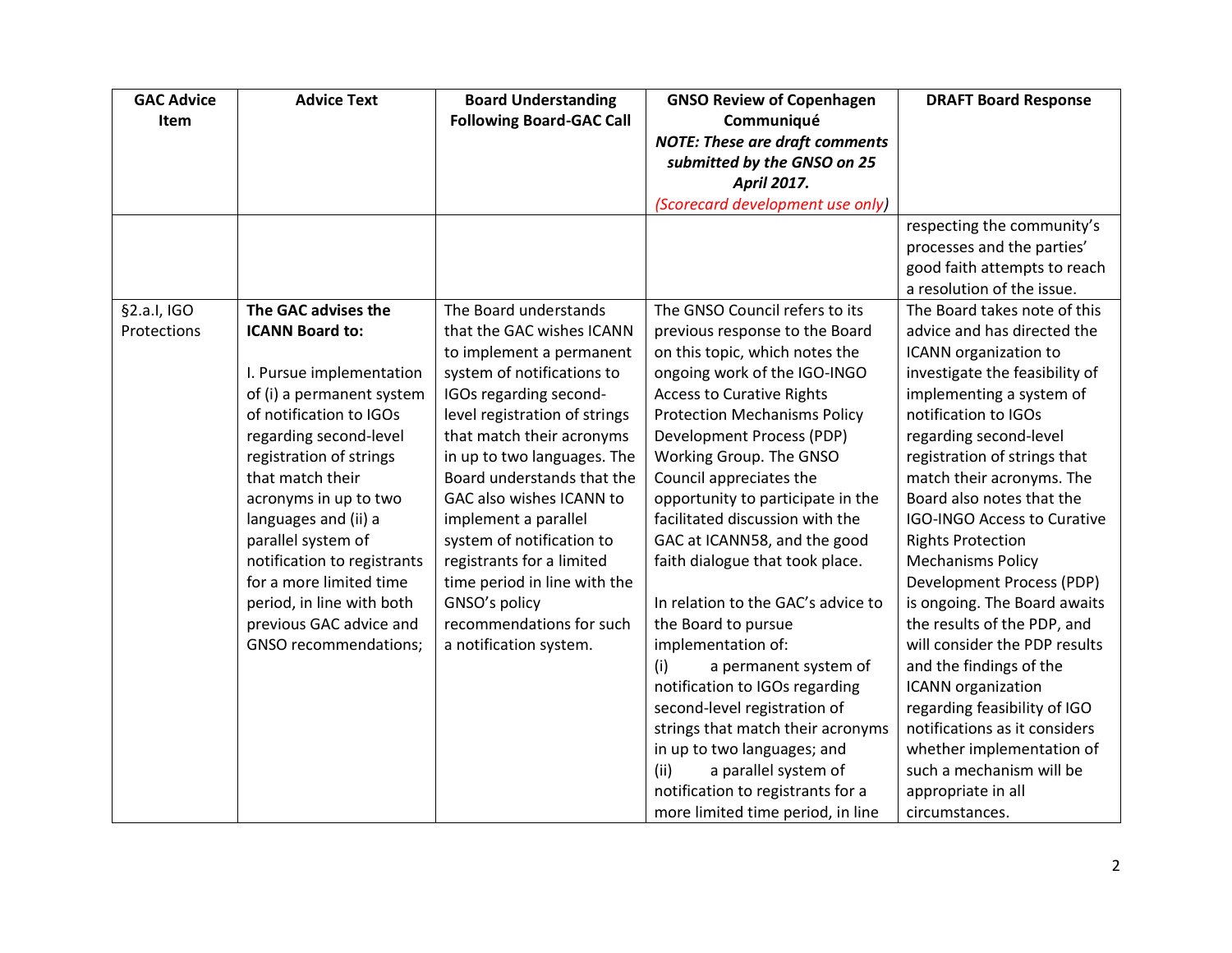| <b>GAC Advice</b> | <b>Advice Text</b> | <b>Board Understanding</b>      | <b>GNSO Review of Copenhagen</b>      | <b>DRAFT Board Response</b> |
|-------------------|--------------------|---------------------------------|---------------------------------------|-----------------------------|
| Item              |                    | <b>Following Board-GAC Call</b> | Communiqué                            |                             |
|                   |                    |                                 | <b>NOTE: These are draft comments</b> |                             |
|                   |                    |                                 | submitted by the GNSO on 25           |                             |
|                   |                    |                                 | <b>April 2017.</b>                    |                             |
|                   |                    |                                 | (Scorecard development use only)      |                             |
|                   |                    |                                 | with both previous GAC advice         |                             |
|                   |                    |                                 | and GNSO recommendations.             |                             |
|                   |                    |                                 |                                       |                             |
|                   |                    |                                 | The GNSO Council understands          |                             |
|                   |                    |                                 | that the agreed outcome of the        |                             |
|                   |                    |                                 | facilitated dialogue session at       |                             |
|                   |                    |                                 | ICANN 58 was that further input       |                             |
|                   |                    |                                 | from ICANN on the feasibility of      |                             |
|                   |                    |                                 | permanent notification to IGOs is     |                             |
|                   |                    |                                 | required; and that a parallel         |                             |
|                   |                    |                                 | system of notification to             |                             |
|                   |                    |                                 | registrants for a more limited        |                             |
|                   |                    |                                 | time period, is in line with both     |                             |
|                   |                    |                                 | previous GAC advice and GNSO          |                             |
|                   |                    |                                 | recommendations.                      |                             |
|                   |                    |                                 |                                       |                             |
|                   |                    |                                 | In relation to the GAC's advice to    |                             |
|                   |                    |                                 | the Board to facilitate continued     |                             |
|                   |                    |                                 | discussions in order to develop a     |                             |
|                   |                    |                                 | resolution that will reflect (i) the  |                             |
|                   |                    |                                 | fact that IGOs are in an              |                             |
|                   |                    |                                 | objectively unique category of        |                             |
|                   |                    |                                 | rights holders and (ii) a better      |                             |
|                   |                    |                                 | understanding of relevant GAC         |                             |
|                   |                    |                                 | Advice, particularly as it relates    |                             |
|                   |                    |                                 | to IGO immunities recognized          |                             |
|                   |                    |                                 | under international law as noted      |                             |
|                   |                    |                                 | by IGO Legal Counsels. The GNSO       |                             |
|                   |                    |                                 | Council looks forward to              |                             |
|                   |                    |                                 | continuing, in good faith, the        |                             |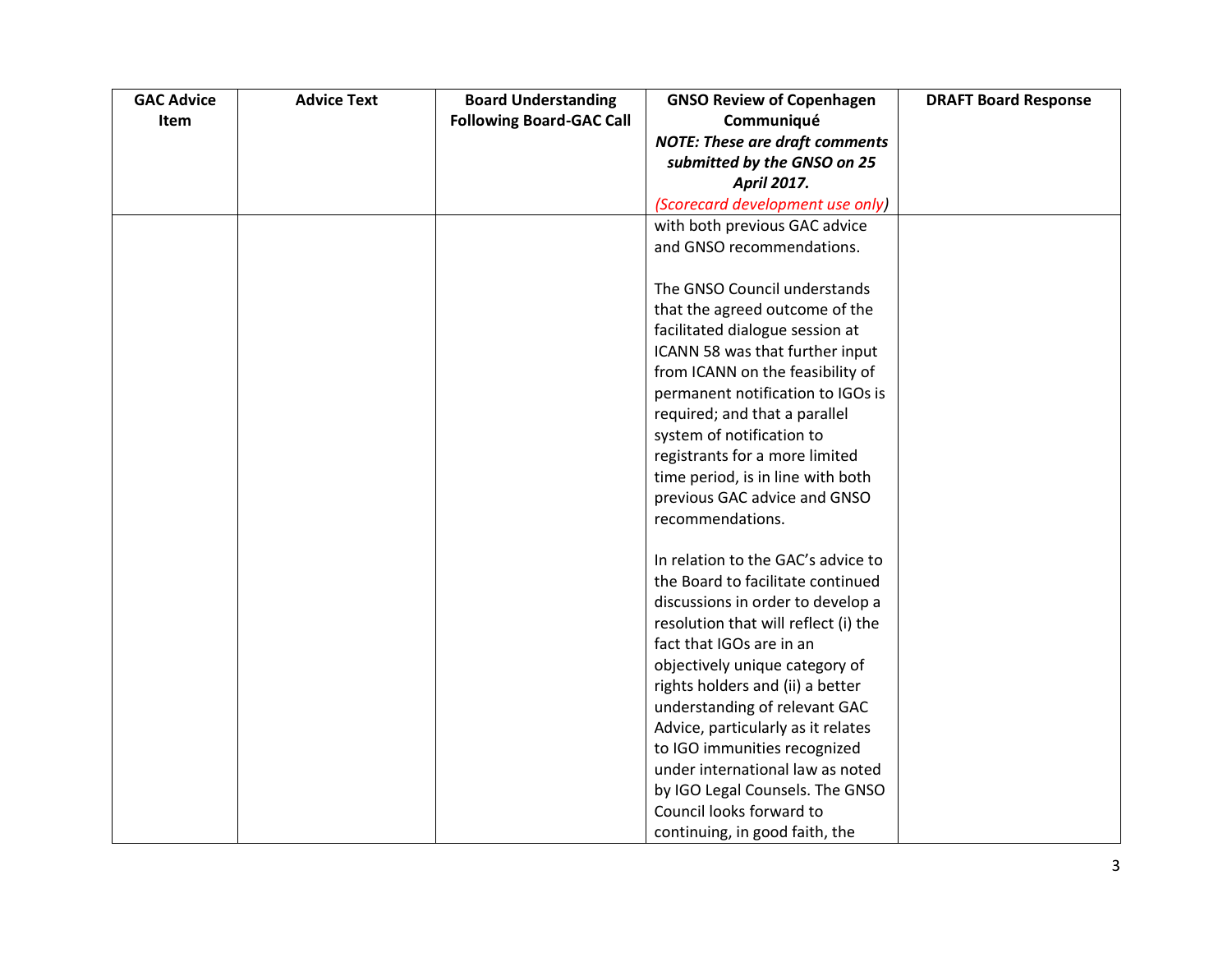| <b>GAC Advice</b> | <b>Advice Text</b>         | <b>Board Understanding</b>      | <b>GNSO Review of Copenhagen</b>      | <b>DRAFT Board Response</b>     |
|-------------------|----------------------------|---------------------------------|---------------------------------------|---------------------------------|
| <b>Item</b>       |                            | <b>Following Board-GAC Call</b> | Communiqué                            |                                 |
|                   |                            |                                 | <b>NOTE: These are draft comments</b> |                                 |
|                   |                            |                                 | submitted by the GNSO on 25           |                                 |
|                   |                            |                                 | <b>April 2017.</b>                    |                                 |
|                   |                            |                                 | (Scorecard development use only)      |                                 |
|                   |                            |                                 | discussions with the GAC and the      |                                 |
|                   |                            |                                 | Board on appropriate next steps,      |                                 |
|                   |                            |                                 | but is concerned that the GAC         |                                 |
|                   |                            |                                 | advice in this instance seems to      |                                 |
|                   |                            |                                 | suggest a predetermined               |                                 |
|                   |                            |                                 | outcome, which the Council            |                                 |
|                   |                            |                                 | believes is premature.                |                                 |
|                   |                            |                                 | As previously communicated to         |                                 |
|                   |                            |                                 | the Board, the ongoing PDP on         |                                 |
|                   |                            |                                 | <b>IGO-INGO Access to Curative</b>    |                                 |
|                   |                            |                                 | <b>Rights Protection Mechanisms</b>   |                                 |
|                   |                            |                                 | will take into account the GAC's      |                                 |
|                   |                            |                                 | comments on the Initial Report.       |                                 |
|                   |                            |                                 | The GNSO Council notes that the       |                                 |
|                   |                            |                                 | Working Group is actively             |                                 |
|                   |                            |                                 | reviewing all comments received       |                                 |
|                   |                            |                                 | on its Initial Report, including the  |                                 |
|                   |                            |                                 | comments submitted by the GAC         |                                 |
|                   |                            |                                 | and a number of IGOs.                 |                                 |
| §2.a.II, IGO      | II. Facilitate continued   | The Board understands           | See above.                            | The Board accepts this advice   |
| Protections       | discussions in order to    | that the GAC requests that      |                                       | and will continue to facilitate |
|                   | develop a resolution that  | the Board continue to           |                                       | discussions between the GAC     |
|                   | will reflect (i) the fact  | facilitate discussions          |                                       | and GNSO on the subject of      |
|                   | that IGOs are in an        | between the GAC and the         |                                       | appropriate protections for     |
|                   | objectively unique         | GNSO on this subject. The       |                                       | IGO acronyms.                   |
|                   | category of rights holders | Board understands that the      |                                       |                                 |
|                   | and (ii) a better          | GAC wishes that the             |                                       |                                 |
|                   | understanding of relevant  | resolution to the issue of      |                                       |                                 |
|                   | GAC Advice, particularly   | IGO acronym protections         |                                       |                                 |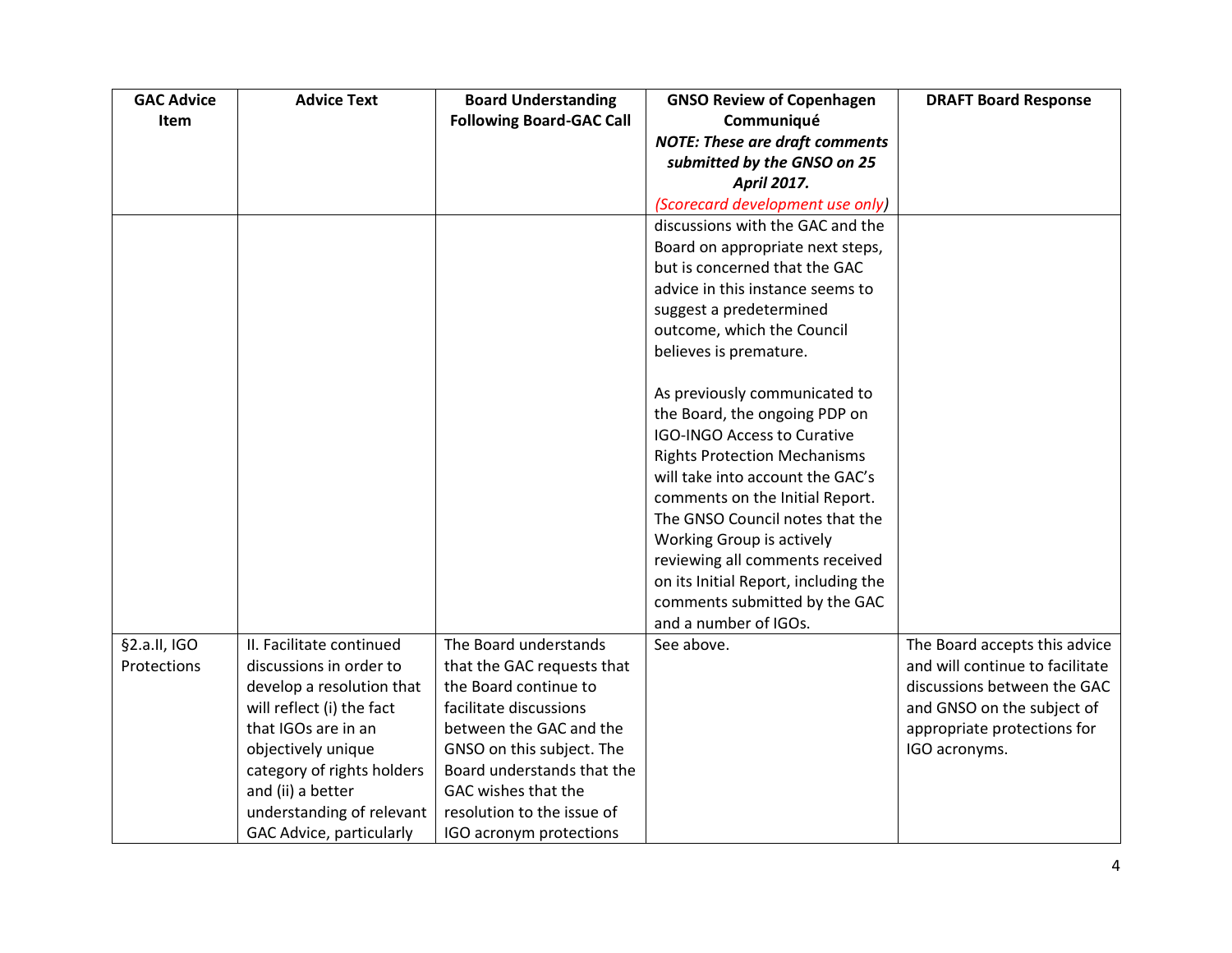| <b>GAC Advice</b> | <b>Advice Text</b>           | <b>Board Understanding</b>        | <b>GNSO Review of Copenhagen</b>      | <b>DRAFT Board Response</b>       |
|-------------------|------------------------------|-----------------------------------|---------------------------------------|-----------------------------------|
| Item              |                              | <b>Following Board-GAC Call</b>   | Communiqué                            |                                   |
|                   |                              |                                   | <b>NOTE: These are draft comments</b> |                                   |
|                   |                              |                                   | submitted by the GNSO on 25           |                                   |
|                   |                              |                                   | <b>April 2017.</b>                    |                                   |
|                   |                              |                                   | (Scorecard development use only)      |                                   |
|                   | as it relates to IGO         | should reflect that IGOs are      |                                       |                                   |
|                   | immunities recognized        | in an objectively unique          |                                       |                                   |
|                   | under international law      | category of rights holders.       |                                       |                                   |
|                   | as noted by IGO Legal        | The GAC also wishes that          |                                       |                                   |
|                   | Counsels; and                | the resolution reflect a          |                                       |                                   |
|                   |                              | better understanding of           |                                       |                                   |
|                   |                              | relevant GAC Advice,              |                                       |                                   |
|                   |                              | particularly as it relates to     |                                       |                                   |
|                   |                              | IGO immunities recognized         |                                       |                                   |
|                   |                              | under international law.          |                                       |                                   |
| §2.a.III, IGO     | III. Urge the Working        | The Board understands             | See above.                            | The Board notes that the          |
| Protections       | Group for the ongoing        | that the GAC requests that        |                                       | <b>GNSO PDP Working Group</b>     |
|                   | PDP on IGO-INGO Access       | the Board urge the GNSO           |                                       | on IGO-INGO Access to             |
|                   | to Curative Rights           | PDP Working Group on              |                                       | <b>Curative Rights Protection</b> |
|                   | <b>Protection Mechanisms</b> | <b>IGO-INGO Access to</b>         |                                       | Mechanisms is considering         |
|                   | to take into account the     | <b>Curative Rights Protection</b> |                                       | the comments on its Initial       |
|                   | GAC's comments on the        | Mechanisms to consider            |                                       | Report which were                 |
|                   | Initial Report.              | the GAC's comments on             |                                       | submitted by the GAC and a        |
|                   |                              | the PDP Working Group's           |                                       | number of IGOs on this            |
|                   |                              | <b>Initial Report</b>             |                                       | subject.                          |
|                   |                              | (https://forum.icann.org/lis      |                                       |                                   |
|                   |                              | ts/comments-igo-ingo-crp-         |                                       |                                   |
|                   |                              | access-initial-                   |                                       |                                   |
|                   |                              | 20jan17/msg00023.html).           |                                       |                                   |
| §3.a.1,           | The GAC advises the          | The Board understands             | The GNSO Council refers to its        | The Board has directed the        |
| Mitigation of     | <b>ICANN Board to:</b>       | that the GAC requests             | input to the Board regarding the      | ICANN CEO to respond to the       |
| Domain Name       |                              | responses to the questions        | GAC's Hyderabad Communique            | additional questions and          |
| Abuse             | I. provide written           | listed in the follow-up           | on this topic, and reiterates the     | engage in a separate              |
|                   | responses to the             | scorecard attached to the         | concerns it stated in that            | dialogue with interested GAC      |
|                   | questions listed in the      | <b>ICANN Copenhagen</b>           | response:                             | members including the GAC         |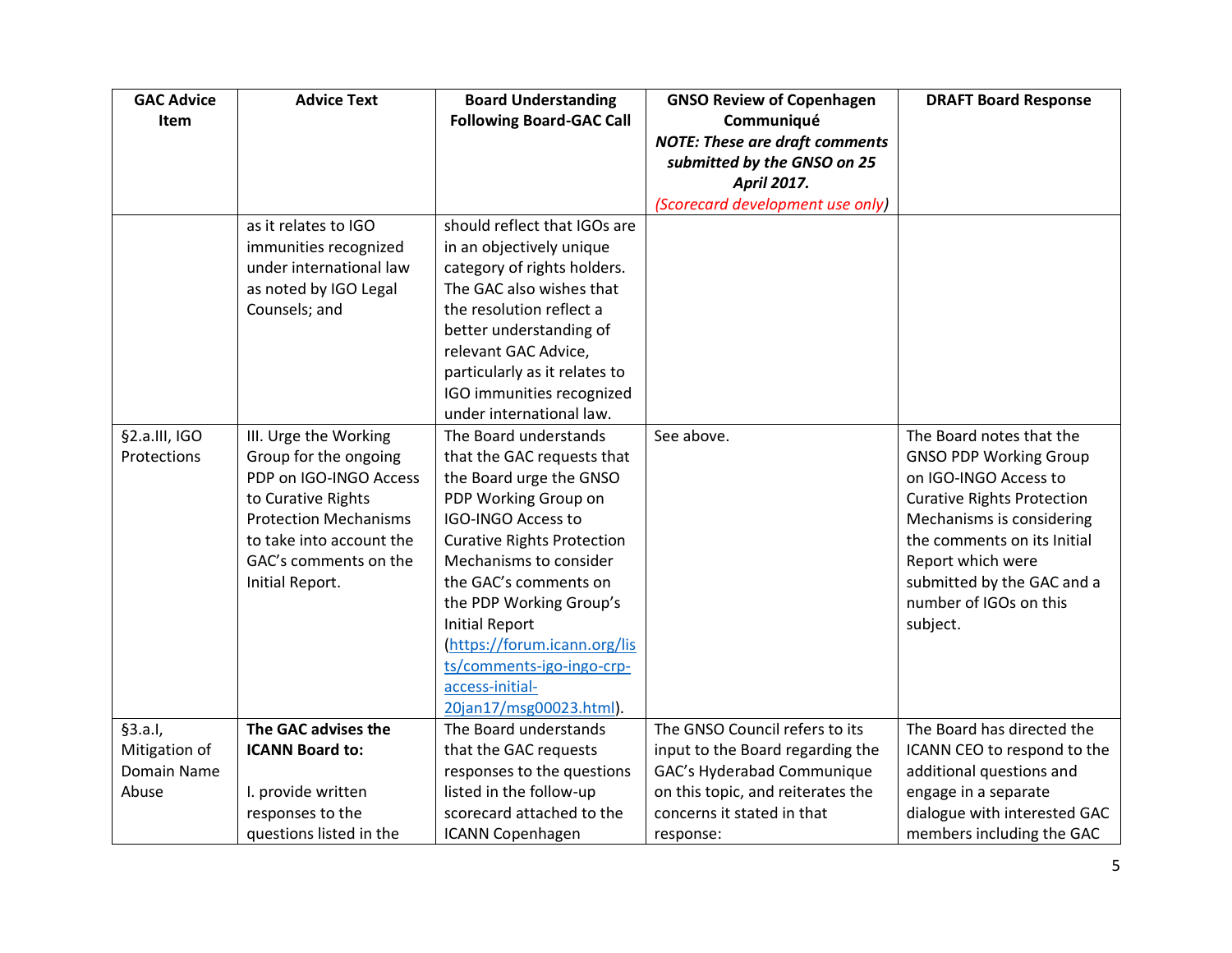| <b>GAC Advice</b>   | <b>Advice Text</b>        | <b>Board Understanding</b>      | <b>GNSO Review of Copenhagen</b>      | <b>DRAFT Board Response</b>   |
|---------------------|---------------------------|---------------------------------|---------------------------------------|-------------------------------|
| Item                |                           | <b>Following Board-GAC Call</b> | Communiqué                            |                               |
|                     |                           |                                 | <b>NOTE: These are draft comments</b> |                               |
|                     |                           |                                 | submitted by the GNSO on 25           |                               |
|                     |                           |                                 | <b>April 2017.</b>                    |                               |
|                     |                           |                                 | (Scorecard development use only)      |                               |
|                     | Follow-up Scorecard       | Communiqué. However,            | https://gnso.icann.org/en/drafts/     | Public Safety Working Group.  |
|                     | attached to this          | based on the converations       | review-gac-communique-                | The ICANN organization's      |
|                     | Communiqué, no later      | during the Board-GAC call       | 15dec16-en.pdf.                       | draft response was sent to    |
|                     | than 5 May 2017 for       | on 27 April 2017, the Board     |                                       | the GAC Chair on 30 May       |
|                     | appropriate               | understands that the GAC        |                                       | 2017                          |
|                     | consideration by the GAC  | would be agreeable to the       |                                       | https://www.icann.org/en/s    |
|                     | before the ICANN 59       | ICANN CEO engaging in a         |                                       | ystem/files/correspondence/   |
|                     | meeting in Johannesburg,  | separate dialogue with          |                                       | marby-to-schneider-           |
|                     | taking into account that  | interested members of the       |                                       | 30may17-en.pdf). The ICANN    |
|                     | the ICANN President and   | GAC including the GAC           |                                       | organization will discuss the |
|                     | CEO will act as contact   | <b>Public Safety Working</b>    |                                       | draft response with           |
|                     | point for the GAC in this | Group to address the GAC's      |                                       | interested members of the     |
|                     | matter.                   | questions on DNS abuse          |                                       | GAC before finalizing the     |
|                     |                           | and ICANN's processes.          |                                       | response.                     |
| $§4.a.I - §4.a.IV,$ | The GAC advises the       | I. The Board understands        | There should be no opportunity        | The GAC, in its Helsinki      |
| 2-Character         | <b>ICANN Board to:</b>    | that some GAC members           | for this Advice to cause the Board    | Communiqué, reiterated the    |
| Country/Territ      |                           | have expressed serious          | to re-open their decision on two      | need to minimize the risk of  |
| ory Codes at        | I. Take into account the  | concern relating to ICANN's     | letter codes at the second level,     | confusion between country     |
| the Second          | serious concerns          | implementation of advice        | as contained in the Board's           | codes and 2-letter            |
| Level               | expressed by some GAC     | relating to 2-character         | resolution of 8 November 2016         | registrations at the second   |
|                     | Members as contained in   | country/territory codes at      | and subsequent implementation,        | level in new gTLDS, but also  |
|                     | previous GAC Advice       | the second level.               | which came at the end of a long       | conveyed the absence of       |
|                     |                           |                                 | process that included community       | consensus within the GAC on   |
|                     | II. Engage with concerned | II. The Board understands       | consultation and input.               | specific measures needed to   |
|                     | governments by the next   | that the GAC wishes that        |                                       | address the potential for     |
|                     | ICANN meeting to resolve  | the Board engage with the       | The Council is also concerned         | confusion. The GAC advised    |
|                     | those concerns.           | specific governments that       | that the Consensus Advice             | the Board to "urge the        |
|                     |                           | expressed concerns              | contained in Section VI. 4. of the    | relevant Registry or the      |
|                     | III. Immediately explore  | relating to ICANN's             | Communique that essentially           | Registrar to engage with the  |
|                     | measures to find a        | implementation of advice        | requires the ICANN Board to           | relevant GAC members when     |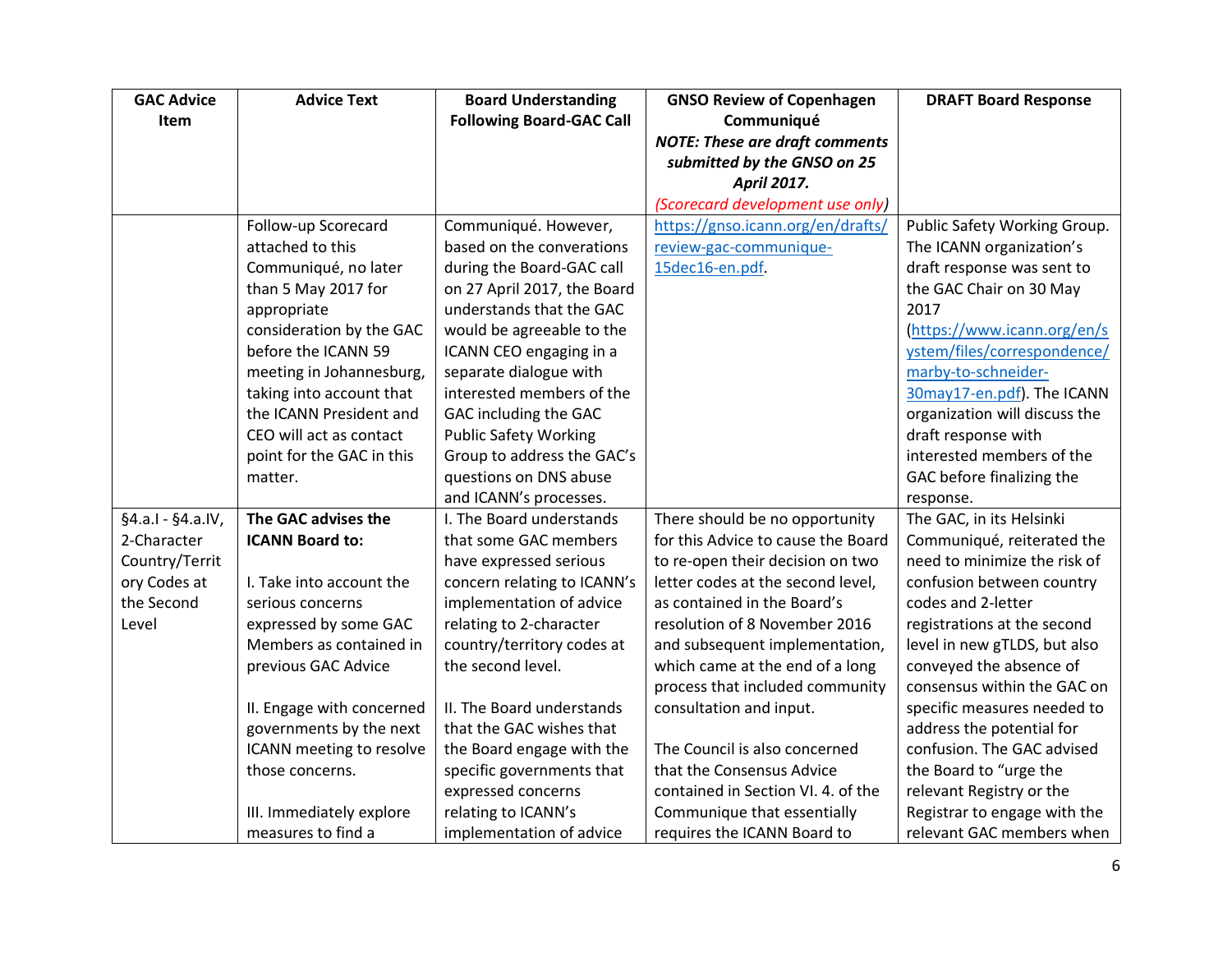| <b>GAC Advice</b> | <b>Advice Text</b>           | <b>Board Understanding</b>      | <b>GNSO Review of Copenhagen</b>      | <b>DRAFT Board Response</b>          |
|-------------------|------------------------------|---------------------------------|---------------------------------------|--------------------------------------|
| <b>Item</b>       |                              | <b>Following Board-GAC Call</b> | Communiqué                            |                                      |
|                   |                              |                                 | <b>NOTE: These are draft comments</b> |                                      |
|                   |                              |                                 | submitted by the GNSO on 25           |                                      |
|                   |                              |                                 | <b>April 2017.</b>                    |                                      |
|                   |                              |                                 | (Scorecard development use only)      |                                      |
|                   | satisfactory solution of     | relating to 2-character         | negotiate directly, and reach         | a risk is identified in order to     |
|                   | the matter to meet the       | country/territory codes at      | resolution, with individual           | come to an agreement on              |
|                   | concerns of these            | the second level, and that      | governments on two letter             | how to manage it or to have          |
|                   | countries before being       | this engagement should          | domain names at the second            | a third-party assessment of          |
|                   | further aggravated.          | occur before ICANN59            | level is, in our view, inconsistent   | the situation if the name is         |
|                   |                              | Johannesburg. The Board         | with the Consensus Advice             | already registered." In              |
|                   | IV. Provide clarification of | understands that the GAC        | mechanism found in the ICANN          | response, ICANN                      |
|                   | the decision-making          | will provide a                  | bylaws and as such should not be      | affirmatively required               |
|                   | process and of the           | comprehensive list of           | considered "Consensus Advice".        | <b>Registries/Registry Operators</b> |
|                   | rationale for the            | countries that wish to be       | The GNSO Council regards this as      | to take specific mandatory           |
|                   | November 2016                | included in this                | an unhelpful attempt to sidestep      | steps to avoid confusion with        |
|                   | resolution, particularly in  | consultation. The Board         | requirements contained in the         | respect to the 2-character           |
|                   | regard to consideration      | notes that scheduling these     | Bylaws to delegate GAC-               | labels, and also identified          |
|                   | of the GAC advice, timing    | consultations to occur          | equivalent consensus advice to        | several voluntary measures           |
|                   | and level of support for     | before ICANN59 will be          | individual GAC members, rather        | that Registry/Registry               |
|                   | this resolution.             | challenging, but the ICANN      | than the GAC as a whole. We           | Operators could consider.            |
|                   |                              | org will attempt to meet        | note that this was discussed          | Finally, in keeping with the         |
|                   |                              | this timeline to the extent     | extensively during the CCWG-          | GAC Advice, ICANN urged              |
|                   |                              | possible.                       | ACCT Workstream 1 process and         | <b>Registries/Registry Operators</b> |
|                   |                              |                                 | was ultimately rejected.              | to the relevant Registry or          |
|                   |                              | III. The Board understands      | Bilateralism between the Board        | the Registrar to engage with         |
|                   |                              | that the GAC wishes that        | and individual GAC members also       | the relevant GAC members             |
|                   |                              | once ICANN has engaged          | has the potential to undermine        | when a risk is identified in         |
|                   |                              | with the specific countries     | the utility of the GAC itself and is  | order to come to an                  |
|                   |                              | that have expressed             | also inconsistent with ICANN's        | agreement on how to                  |
|                   |                              | concerns (referred to in        | commitment to the United States       | manage it or to have a third-        |
|                   |                              | §4.a.II of the Copenhagen       | Government and other parts of         | party assessment of the              |
|                   |                              | Communiqué), the Board          | the ICANN Community that the          | situation if the name is             |
|                   |                              | should immediately              | GAC or individual governments         | already registered.                  |
|                   |                              | explore ways to address         |                                       |                                      |